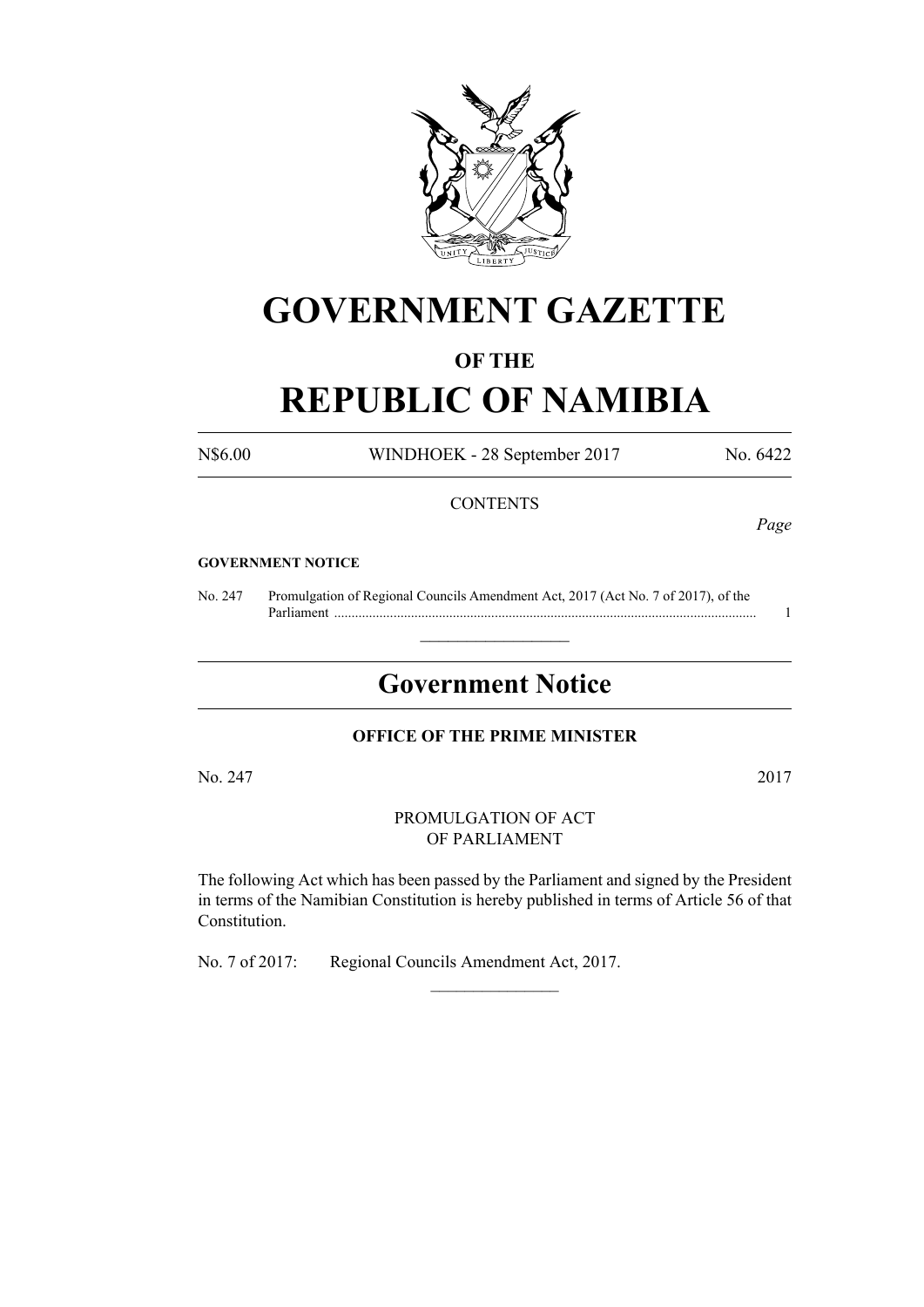### Act No. 7, 2017 **REGIONAL COUNCILS AMENDMENT ACT, 2017**

### **EXPLANATORY NOTE:**

| Words underlined with a solid line indicate insertions in |
|-----------------------------------------------------------|
| existing provisions.                                      |
|                                                           |

### **ACT**

**To amend the Regional Councils Act, 1992, so as to provide for certain definition; to provide for eligibility of member of regional council to National Council; to subject the appointment of a person as chief regional officer to the approval of the Minister; to increase certain penalties; and to provide for incidental matters.**

*(Signed by the President on 7 September 2017)*

**BE IT ENACTED** as passed by the Parliament, and assented to by the President, of the Republic of Namibia as follows:

### **Amendment of section 1 of Act No. 22 of 1992, as amended by section 1 of Act No. 30 of 2000, section 1 of Act No. 12 of 2002 and section 1 of Act 16 of 2010**

**1.** Section 1 of the Regional Councils Act, 1992, (*in this Act referred to as the* "*principal Act*"), is amended by the substitution for the definition of "Minister" of the following definition:

"Minister" means the Minister [**of Local Government and Housing**] responsible for regional government affairs;"

### **Amendment of section 18 of Act No. 22 of 1992, as amended by section 3 of Act No. 16 of 2010**

**2.** Section 18 of the principal Act is amended by the addition after subsection (3) of the following subsection:

"(4) A member of a regional council who is elected as member of the management committee of the regional council under this section is not eligible for election as member of the National Council under section 26.".

### **Amendment of section 23 of Act No. 22 of 1992, as amended by section 9 of Act No. 30 of 2000 and by section 2 of Act No. 12 of 2002**

**3.** Section 23 of the principal Act is amended by the substitution for paragraph (a) of subsection (1) of the following paragraph:

- "(a) appoint, [**after consultation**] in consultation with the Minister, a person as the chief regional officer of the regional council -
	- (i) who shall be the chief executive officer of the regional council; and

<sup>[ ]</sup> Words in bold type in square brackets indicate omissions from existing provisions.